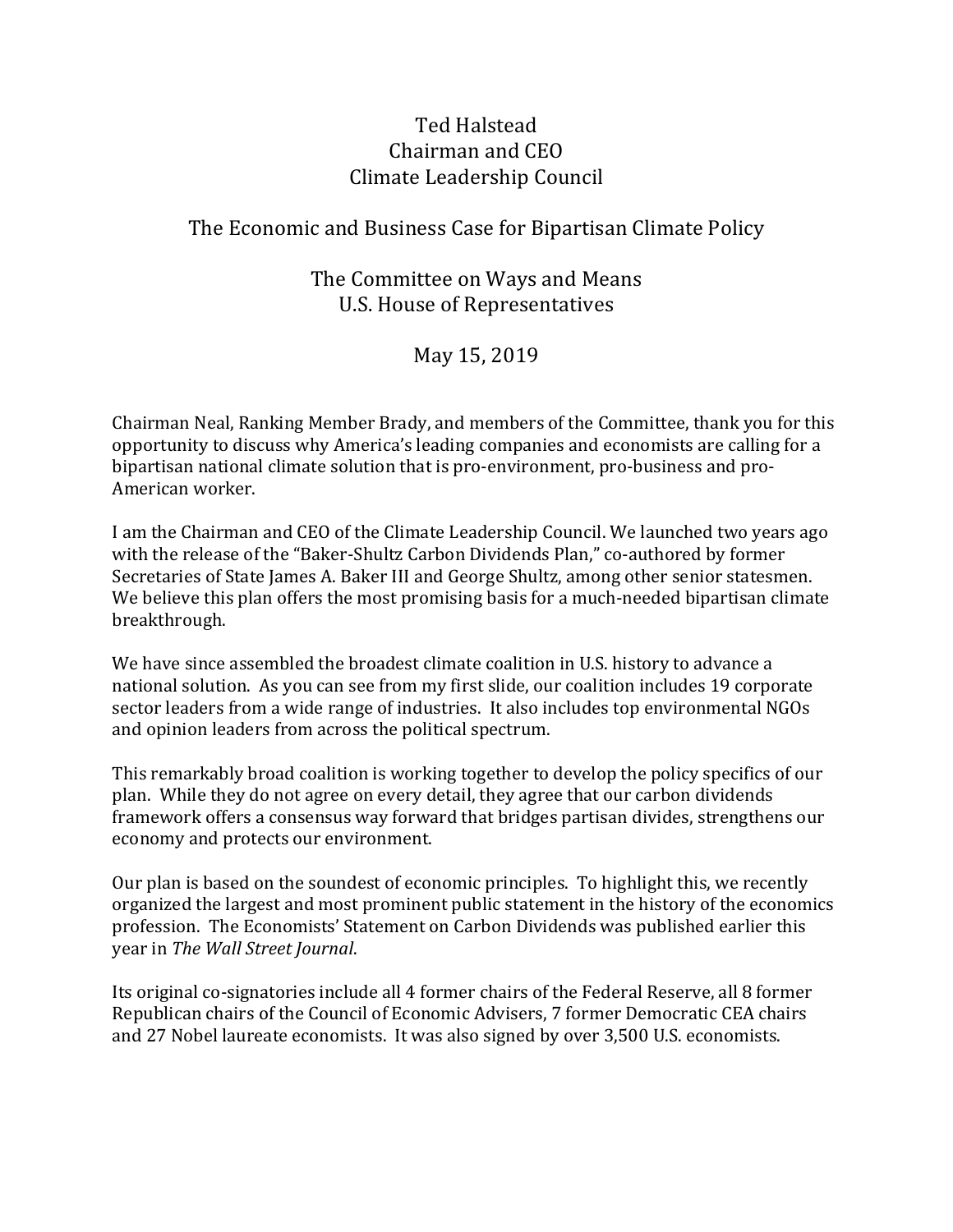All these economists agree that putting a direct price on the carbon content of fossil fuels is the most cost-effective way to reduce emissions. The Baker-Shultz Carbon Dividends Plan starts from this premise. It is based on four interdependent pillars:

First, a gradually rising and revenue-neutral carbon fee starting at \$40 per ton.

Second, returning all the money raised directly to the American people through equal quarterly payments. A family of four would receive approximately \$2,000 per year in "carbon dividends."

Third, streamlining carbon regulations that are no longer necessary in the presence of a robust and rising carbon price.

Fourth, a border carbon adjustment to protect the competitiveness of American firms and encourage other countries to follow suit.

The reason the broadest climate coalition in U.S. history is coalescing around this four-part plan is because it addresses the legitimate concerns of all key stakeholders in the climate debate and enables each to realize an important victory.

Allow me to briefly review the benefits.

**Pro-Environment:** As my second slide shows, a carbon fee starting at \$40 per ton, as we propose, would exceed the U.S. Paris commitment by a wide margin and achieve far greater emissions reductions than all prior climate regulations combined.

**Pro-Business:** The plan's environmental ambition justifies a "grand bargain" that trades a robust and rising carbon price for regulatory streamlining. This offers businesses the certainty and flexibility they need to innovate and make long-term investments in a lowcarbon future. 

**Equitable:** The vast majority of American families will receive more in carbon dividends than they pay in increased energy costs. This is a game changer because it aligns – for the first time - the economic interests of American workers with climate progress.

**Revenue-Neutral:** A common concern is that solving climate change may be costly, requiring higher taxes and deficits. The Baker-Shultz plan, by contrast, is revenue-neutral. It would "finance" the transition to a low-carbon economy by incentivizing individual and corporate behavior and by leveraging the resources of the private sector.

**Pro-Competitiveness:** To quote from the previously mentioned statement of leading economists, our plan would "enhance the competitiveness of American firms that are more energy-efficient than their foreign competitors."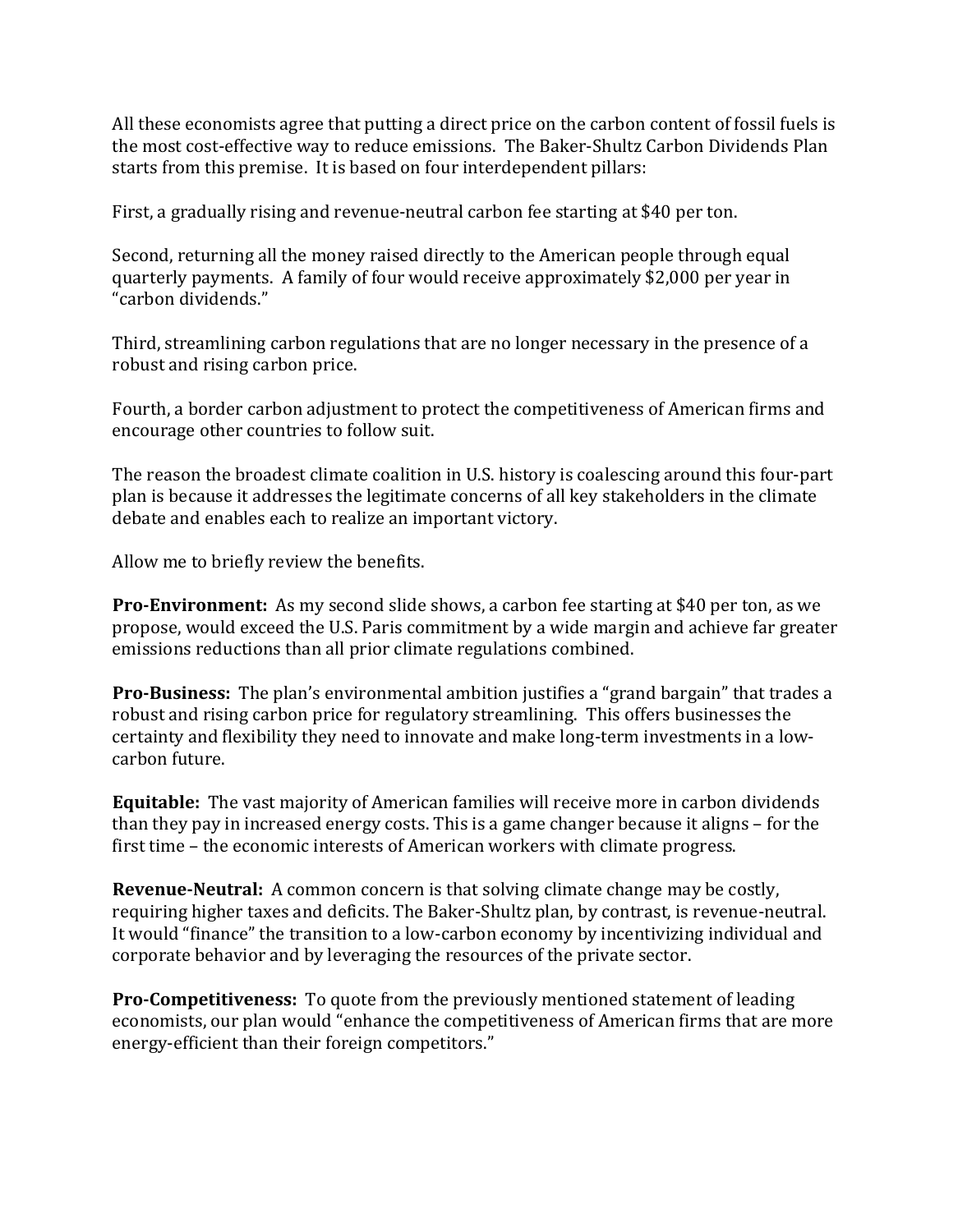**Popular:** We recently commissioned the Luntz Group to poll this plan, and their full results will be released next week. Here is a preview: our plan has majority support across party lines, including 4-1 support overall and 7-1 support among Republicans under 40.

Just as industry and environmentalists in our coalition are working together, we urge members of this committee to work together on a bipartisan climate solution. The Council and our Founding Members stand ready to help in any way we can.

Thank you.

###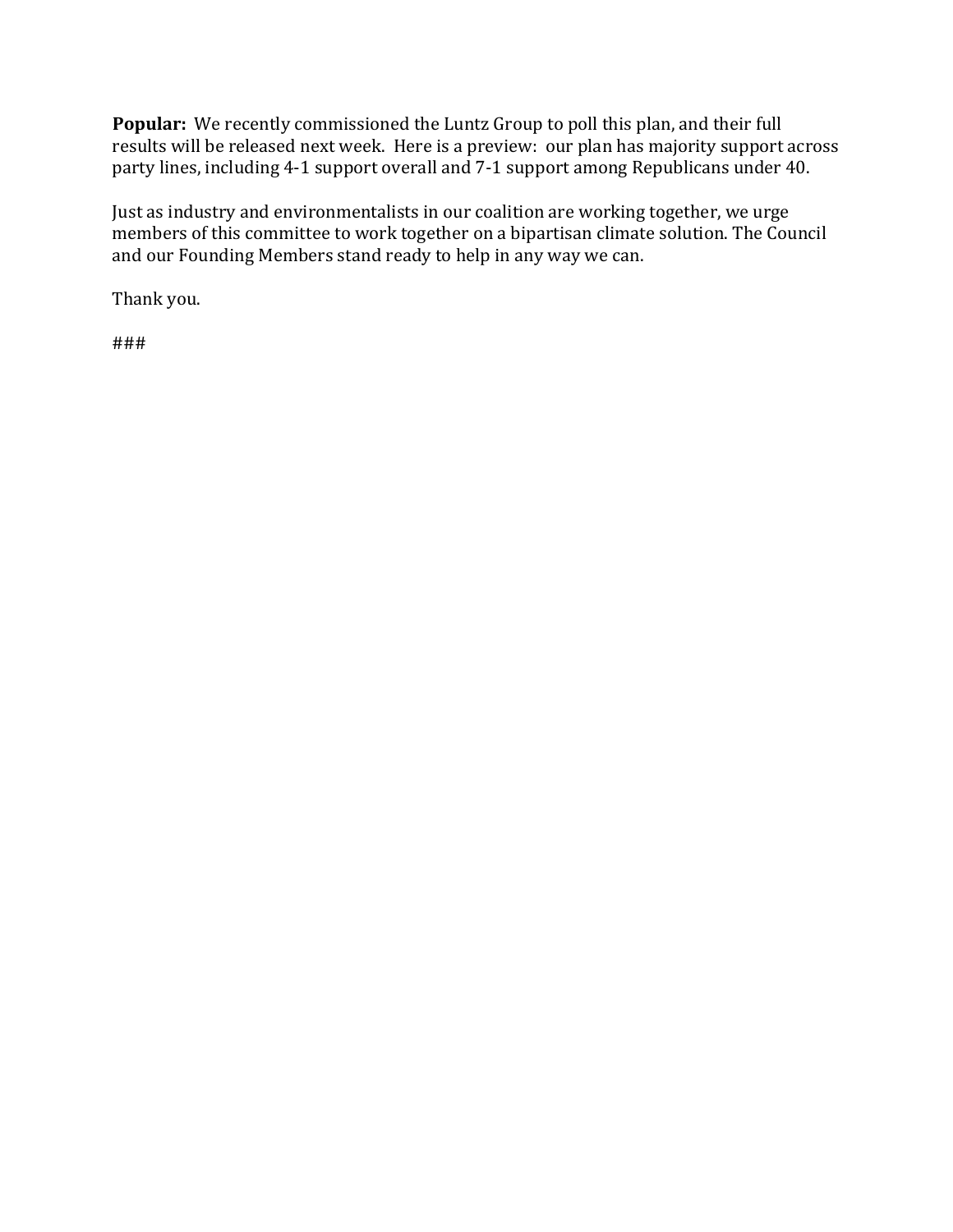